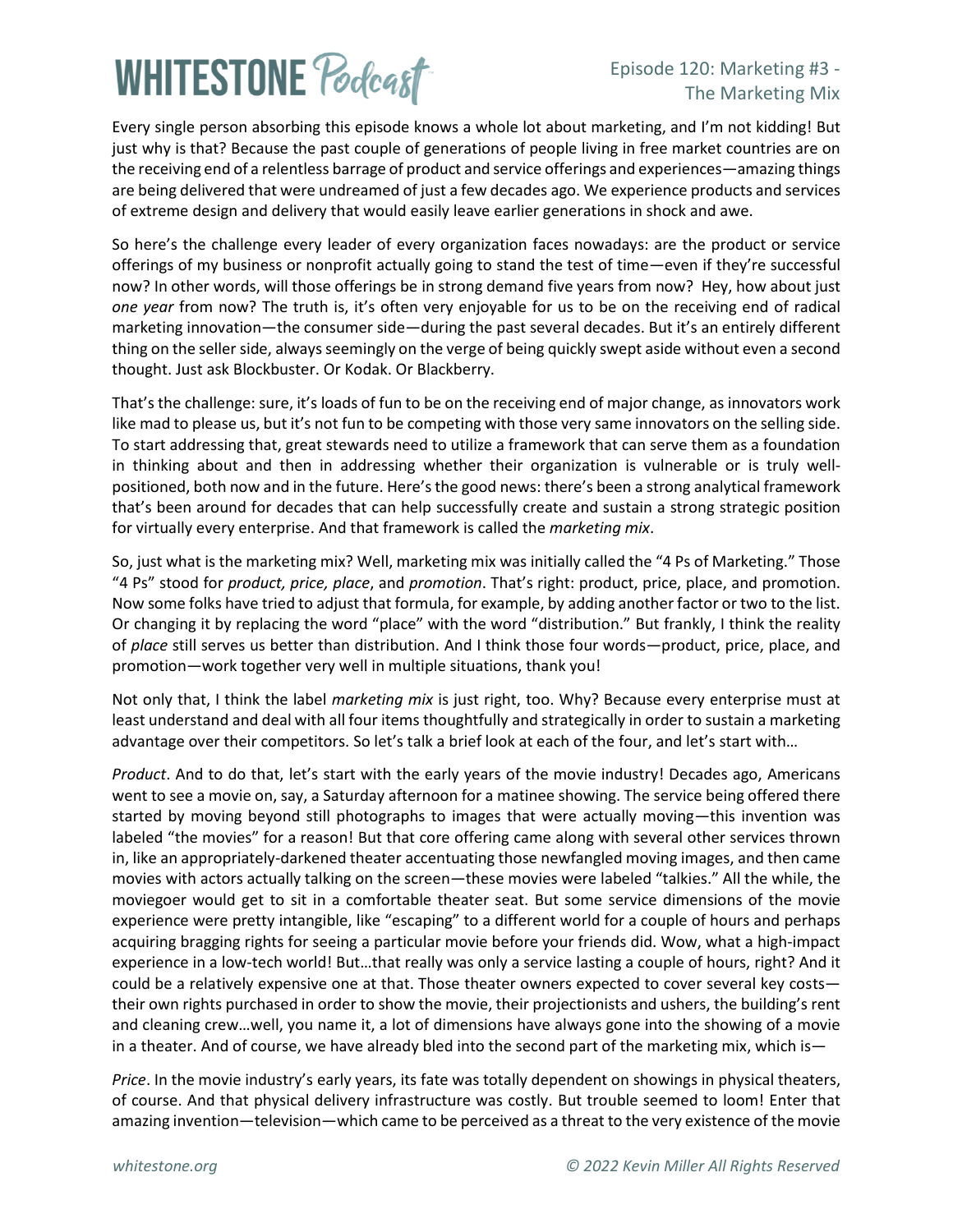## **WHITESTONE Poclast**

### Episode 120: Marketing #3 - The Marketing Mix

industry. And price was a major reason why: people could now be entertained at an unbeatable price free! All they had to do was view the advertising messages from company sponsors embedded in the TV programming. In short, the theaters were losing paying customers to free TV. The moviemaking moguls responded with three important *innovations*—the colorizing of films, the increasing of the size of the movie screens, and the adding of stereophonic sound! All this was a classic, competitive migration of these two elements of the marketing mix: product and price! The higher-priced product? Well, willing customers could pay a higher price for movies in color and with stereo sound on big screens. Or, consumers could watch for free, if they settled for black-and-white entertainment with a bit of a tinny sound coming from a box with a small screen. Alongside this, the third piece of the marketing mix was in play, which was….

*Place*. That's right, the consumer's choice was way beyond just product and price! Did Americans want their entertainment to be an enticing escape to a rather-escapist movie theater, a highly anticipated time on Saturday afternoon, as it was so often back during the Great Depression? Or did Americans want to stay right in their comfortable easy chair in their homes and watch Jackie Gleason and the Honeymooners? So, what was the *place* to be: a cherished event in a special auditorium or a very convenient diversion at home? Turns out, *both* TV and movies thrived for decades—but each with a different marketing mix emphasis of three of the key elements: product, price, and place! And that's exactly how free markets and innovation consistently bring widespread betterment: different people get their different wants met!

'Course, those elements of the marketing mix morphed quite a bit more. Enter Blockbuster video stores, where a movie buff could rent a movie for a few days, shedding the strict, fixed theater and TV schedules that limited both the *what* and the *when* of customers viewing entertainment. Watching a video when wanted was made possible by innovation of a video player. But wait, the marketing mix changed even more: along came Netflix and Hulu and Disney+ and a whole host of amazing options and variety…indeed, an extremely flexible mix of competitive products, prices, and places to consume! All of this was further enabled by the innovations of iPhones and laptops and tablets. And, nowadays—boy oh boy—we are all swamped with the fourth element of the marketing mix, which is…

*Promotion*. That's right, the promotion of product, price, and place of movies and entertainment literally floods our lives. First, *places!* Yes, numerous *digital* "places" like Netflix and Hulu are promoted to be accessed on numerous *physical* "places" like iPhones and tablets, and this being consumed in countless human-friendly places like our homes, offices, cars, trains, and airplanes. Then, there's *prices!* Yes, a wide range of prices is promoted, ranging from purchasing permanent ownership of a movie…to a one-time rental…to free access for as long as your subscription runs! Or maybe it's free via an old-fashioned antenna grabbing local UHF TV channels! And, of course, then we have the *products!* …And the products in the current era extend asfar as we can possibly imagine, from a single truly remarkable movie to the extensive Marvel franchise to many seasons of TV series like *Law and Order*. And that's not to count all the other durable spinoffs over the decades: reality shows, sports events—yes, indeed, entire seasons of hundreds of games in specific sports like baseball…well, the entertainment list never ends. At the time of this episode, the videos available on YouTube alone would take one person over 94,000 years to watch!

And here's what's really crazy! Movies and videos are just one story in the kaleidoscope of the countless marketing mixes in play, from food to clothing to business equipment to whatever! The secret is this: no one enterprise can control its marketing niche—that enterprise must continually compete to be trusted as the steward of choice for the consumer today, next week, next year…yes, next decade and beyond.

The big picture is that this proliferation of options that a free market precipitates is what brings widespread betterment for all. But to thrive in their specific stewardship, leaders must be excellent at their enterprise's marketing mix—product, price, place, and promotion. Be assured, your competitors are working to exploit key weaknesses in your marketing mix. So, is your enterprise going to be the one they have to continue chasing or the enterprise they're defeating? Remember, with the risk comes the reward!